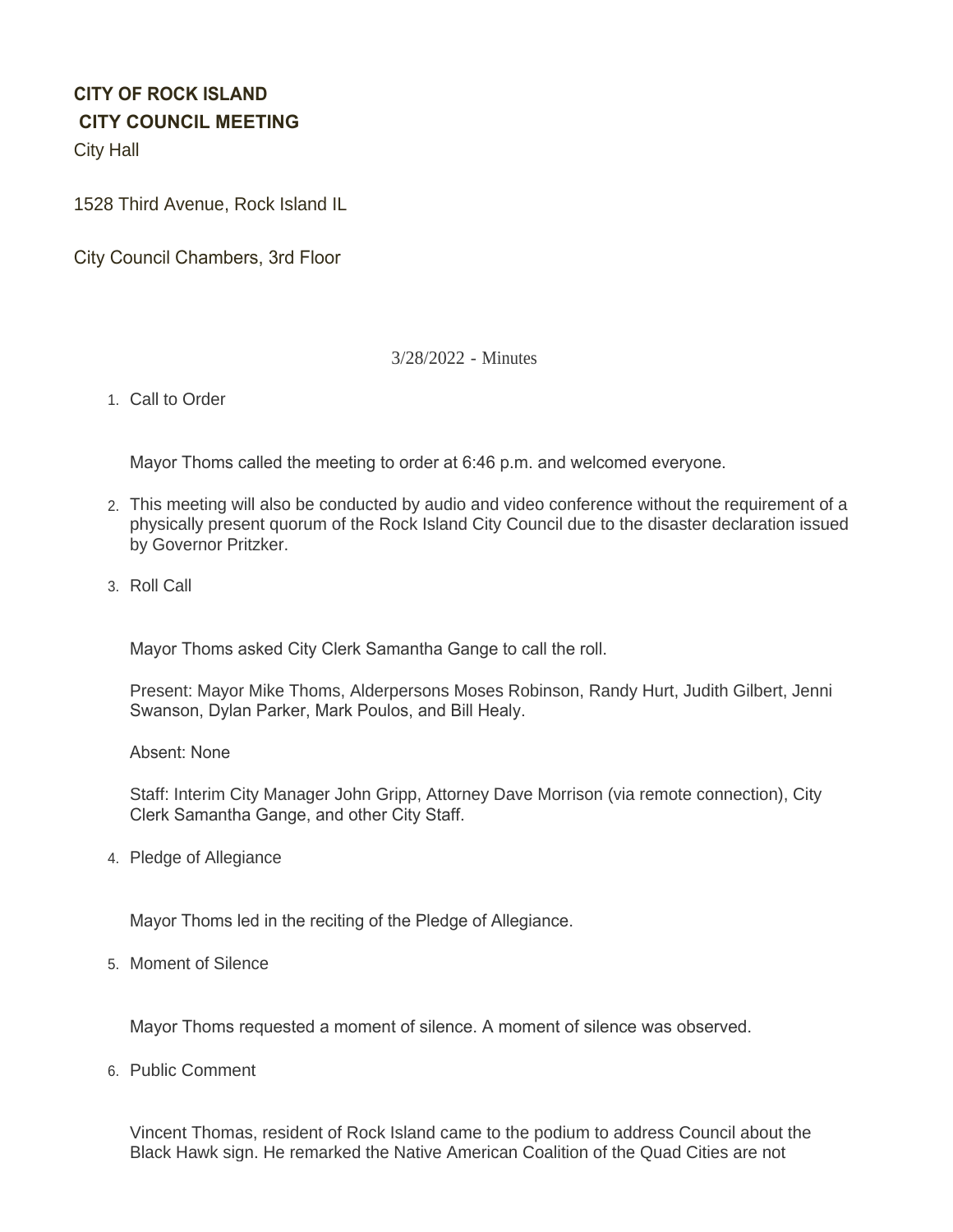Black Hawk sign. He remarked the Native American Coalition of the Quad Cities are not strangers to Rock Island and provided examples of events at the Blackhawk Historic Site. He indicated he would like to have additional discussions with the City on the donation of the Black Hawk sign.

Mayor Thoms called Ian Empen to the podium for the purpose of receiving a Certificate of Achievement for his Eagle Scout rank. Mr. Empen remarked Eagle Scout is the highest rank in Boy Scouts. He noted he completed his service project for the Rock Island - Milan School High School band program by building shelving and benches for the band room. Mayor Thoms and Mr. Empen had their picture taken.

Alderperson Robinson remarked he would like to acknowledge two Rock Island natives for their accomplishments. First, Brea Beal, who plays basketball for the South Carolina Gamecocks and is competing in the Women's NCAA Final Four tournament next weekend. Second, Vershaun Lee, Rock Island Boxing Club, who is preparing for a boxing fight overseas.

Minutes from the March 14, 2022 City Council Meeting. 7.

# MOTION:

Alderperson Gilbert moved to approve the minutes as printed; Alderperson Hurt seconded.

VOTE:

Motion PASSED on a 7-0-0 roll call vote. Aye: Poulos, Healy, Robinson, Hurt, Gilbert, Swanson, and Parker. Nay: None. Absent: None.

8. Minutes from the March 14, 2022 Closed Session.

#### MOTION:

Alderperson Gilbert moved to approve the Closed Session minutes; Alderperson Poulos seconded.

VOTE:

Motion PASSED on a 7-0-0 roll call vote. Aye: Poulos, Healy, Robinson, Hurt, Gilbert, Swanson, and Parker. Nay: None. Absent: None.

Update Rock Island 9.

**Did someone say Adult Easter Egg Hunt?** Join Friends of Hauberg Civic Center for this fun Bunnies, Baskets, and Brews event to benefit the restoration of the Hauberg Mansion. The event will be held on Saturday, April 9, 2022 at 4:00 pm and will feature an Easter Egg Hunt, Taco Bar, Bunny Photo Booth, and Easter Swag. For more information and to purchase tickets visit [HTTPS://HAUBERGESTATE.ORG/](https://haubergestate.org/)

**Rock Island Parks and Recreation to host the Fifth Annual Underwater Egg Hunt!** Hop in the pool to hunt for eggs! This unique egg hunt will take place on Sunday, April  $3^{rd}$  at 3:00 p.m. at the RIFAC swimming pool. Participants will grab empty eggs out of the pool to turn in for an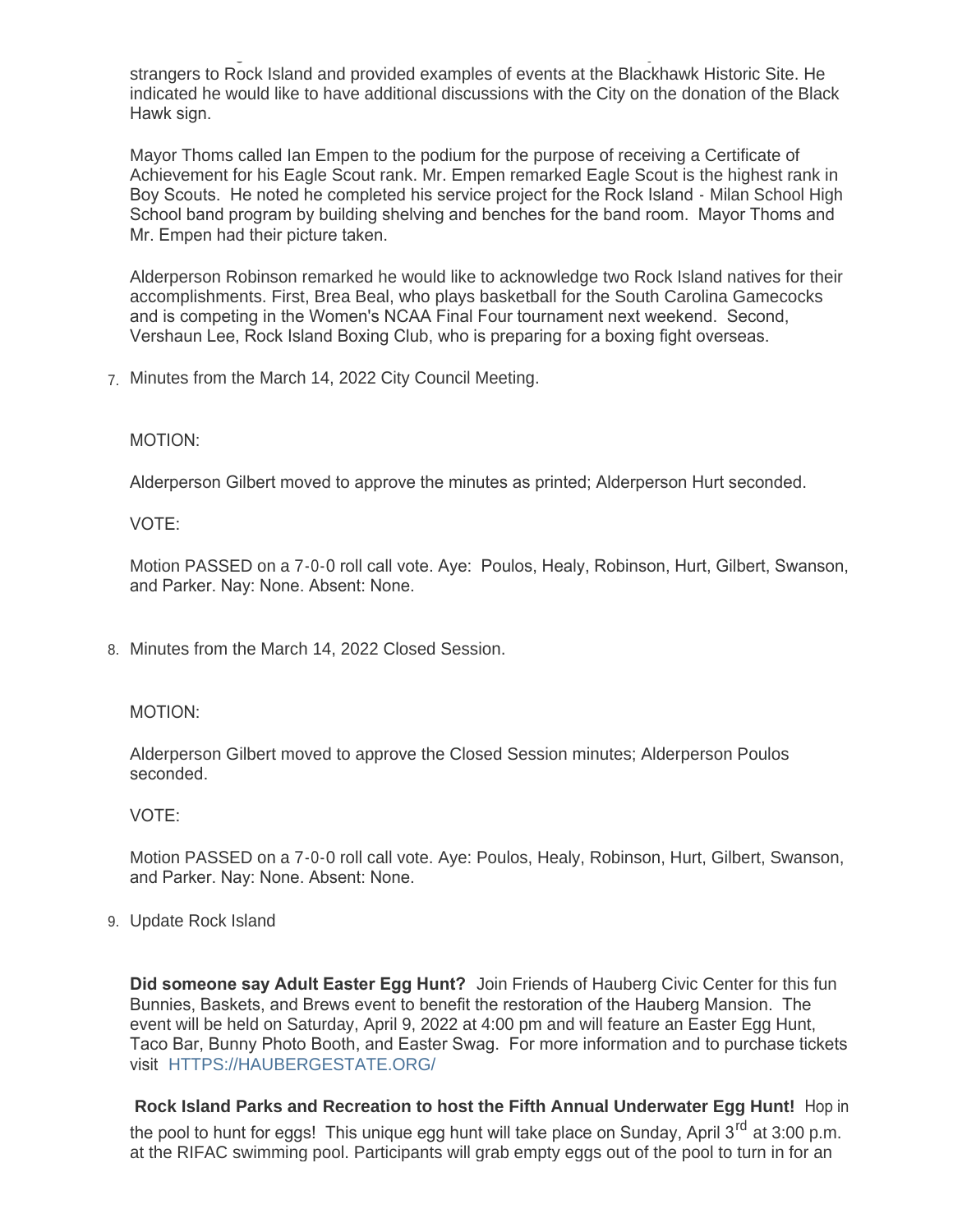at the RIFAC swimming pool. Participants will grab empty eggs out of the pool to turn in for an Egg-cellent goodie bag! Registration is required. Visit [HTTPS://WWW.RIGOV.ORG/164/PARKS-RECREATION](https://www.rigov.org/164/Parks-Recreation) to register.

**The Rock Island Public Library continues its Tuneful Tuesday's with** Jarabe Mexicano performing a versatile songbook of Mexican folk as well as other genres of music. The event will be held on Tuesday, April 5, 2022 at 12:00 pm and is free and open to the public. For more information, visit their website at [HTTPS://WWW.ROCKISLANDLIBRARY.ORG/](https://www.rockislandlibrary.org/).

**Leaf Collection Program** - the City of Rock Island is providing leaf collection for its residential garbage customers from **Monday, April 11 through Friday, April 29, 2022,** with the following conditions: Customers must place the leaves in approved paper yard waste bags. Customers may provide their own approved paper yard waste bags or use bags provided by the City. The bags must be placed at the normal garbage collection location on the regular scheduled collection day. The bags may not contain anything other than leaves. In addition to providing leaf collection, the City will also furnish bags for this program at no cost. The bags will be available for pick up beginning on **Monday, April 4** at the Public Works Department, South Rock Island Township Office, Rock Island Township Assessor's Office, Highland Springs Golf Course, and Saukie Golf Course.

10. Proclamation declaring April 7, 2022 Junior Achievement Day in the City of Rock Island.

City Clerk Samantha Gange read the proclamation. Mayor Thoms read his declaration. Jill Iams, Community Relations Director with Junior Achievement came forward to accept the proclamation and speak on Junior Achievement Day. A picture was taken with Mayor Thoms.

11. Presentation from the Rock Island Parks and Recreation Department for the T-Mobile Hometown Grant - Douglas Park Field Lighting.

Representatives from the Parks and Recreation Department, Friends of Douglas Park, and T-Mobile came to the front for a check presentation. A representative from T-Mobile remarked the City of Rock Island received a \$50,000 hometown grant from T-Mobile to install field lighting for the youth baseball diamond and multi-purpose field to complete renovation of historic Douglas Park. A picture was taken with Mayor Thoms.

12. An Ordinance amending Appendix A of the Code of Ordinances adding Article XI, Section 17H to the Zoning Code for Regulating Intermodal and Portable Storage Containers. (Second Reading)

Alderperson Hurt moved to pass the ordinance; Alderperson Robinson seconded.

#### VOTE:

Motion PASSED on a 7-0-0 roll call vote. Aye: Poulos, Healy, Robinson, Hurt, Gilbert, Swanson, and Parker. Nay: None. Absent: None.

- Claims 13.
	- a. Report from the Information Technology Department regarding payment in the amount of \$20,990.71 to System Innovators, Chicago, IL for the iNovah System annual support maintenance contract.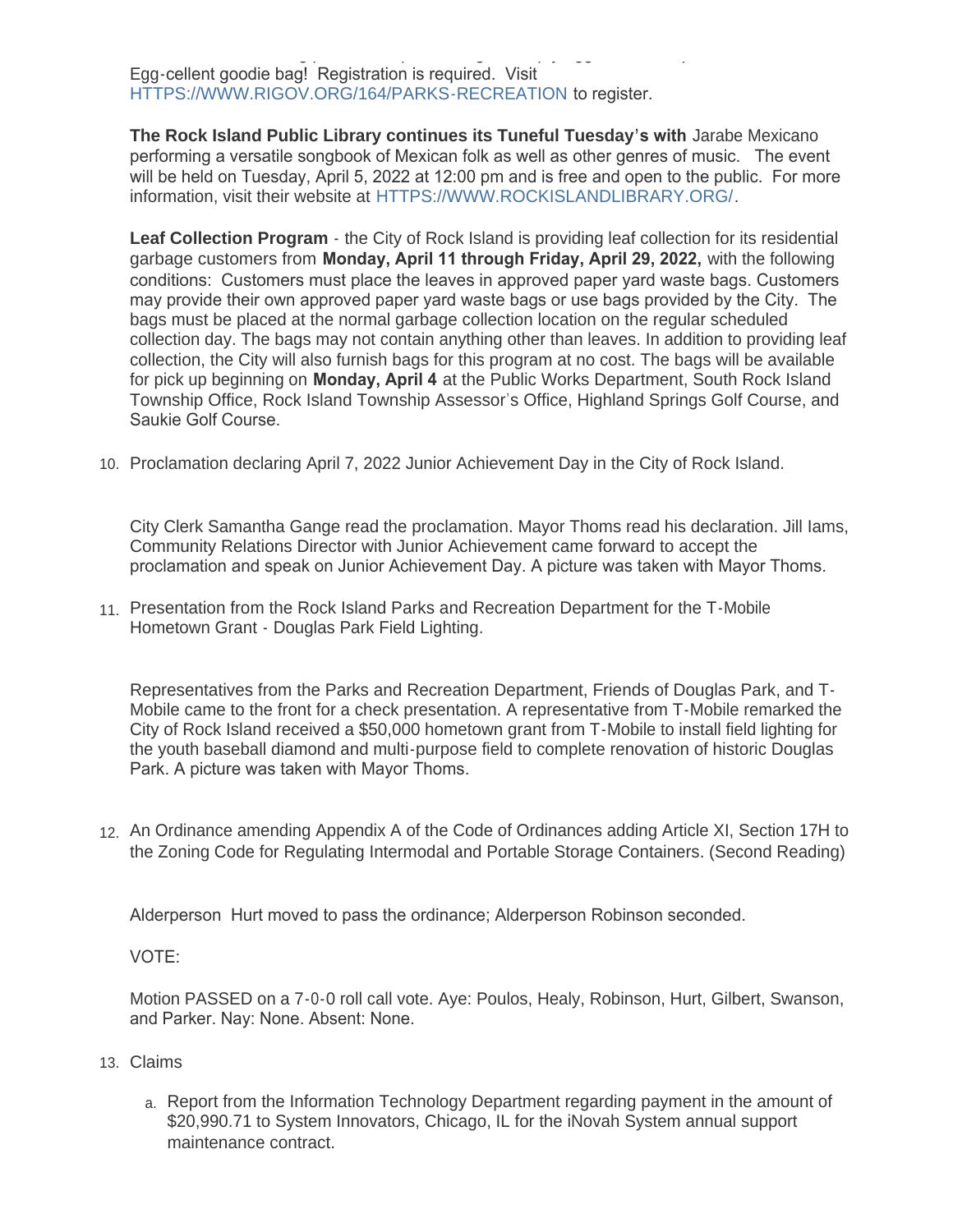# MOTION:

Alderperson Gilbert moved to approve claims item a; Alderperson Healy seconded.

VOTE:

Motion PASSED on a 7-0-0 roll call vote. Aye: Poulos, Healy, Robinson, Hurt, Gilbert, Swanson, and Parker. Nay: None. Absent: None

- b. Report from the Public Works Department regarding payment #7 and final to Walter D. Laud, Inc., East Moline, IL in the amount of \$529,514.92 for services provided from June 15, 2021 though December 31, 2021 as part of the Sidewalk and Pavement Patching Program, Projects 2140, 2158, 2377, 2434, 2564, and 2526.
- c. Report from the Public Works Department regarding payment in the amount of \$33,300.11 to McClintock Trucking & Excavating Inc., Silvis, IL for services provided at 3203 35th Avenue, 1611 21st Street, 2526 35th Avenue, and 28 Hillcrest Court as part of the Water Service Repair Program, Project 2526, and the Sewer Lateral Repair Program, Project 2564.

MOTION:

Alderperson Swanson moved to approve claims items b and c; Alderperson Healy seconded.

Alderperson Parker recused himself from the vote due to the nature of his employment.

VOTE:

Motion PASSED on a 6-0-0 roll call vote. Aye: Poulos, Healy, Robinson, Hurt, Gilbert, and Swanson. Nay: None. Absent: None

Claims for the week of March 4th through March 10th, 2022 in the amount of \$989,767.77; 14. March 11th through March 17th, 2022 in the amount of \$978,608.89; and payroll for the weeks of February 7, 2022 through February 20, 2022 in the amount of \$1,478,841.15.

MOTION:

Alderperson Healy moved to allow the claims and payroll; Alderperson Robinson seconded.

VOTE:

Motion PASSED on a 7-0-0 roll call vote. Aye: Poulos, Healy, Robinson, Hurt, Gilbert, Swanson, and Parker. Nay: None. Absent: None

15. ACH payments for the month of February 2022 in the amount of \$783,071.68.

MOTION: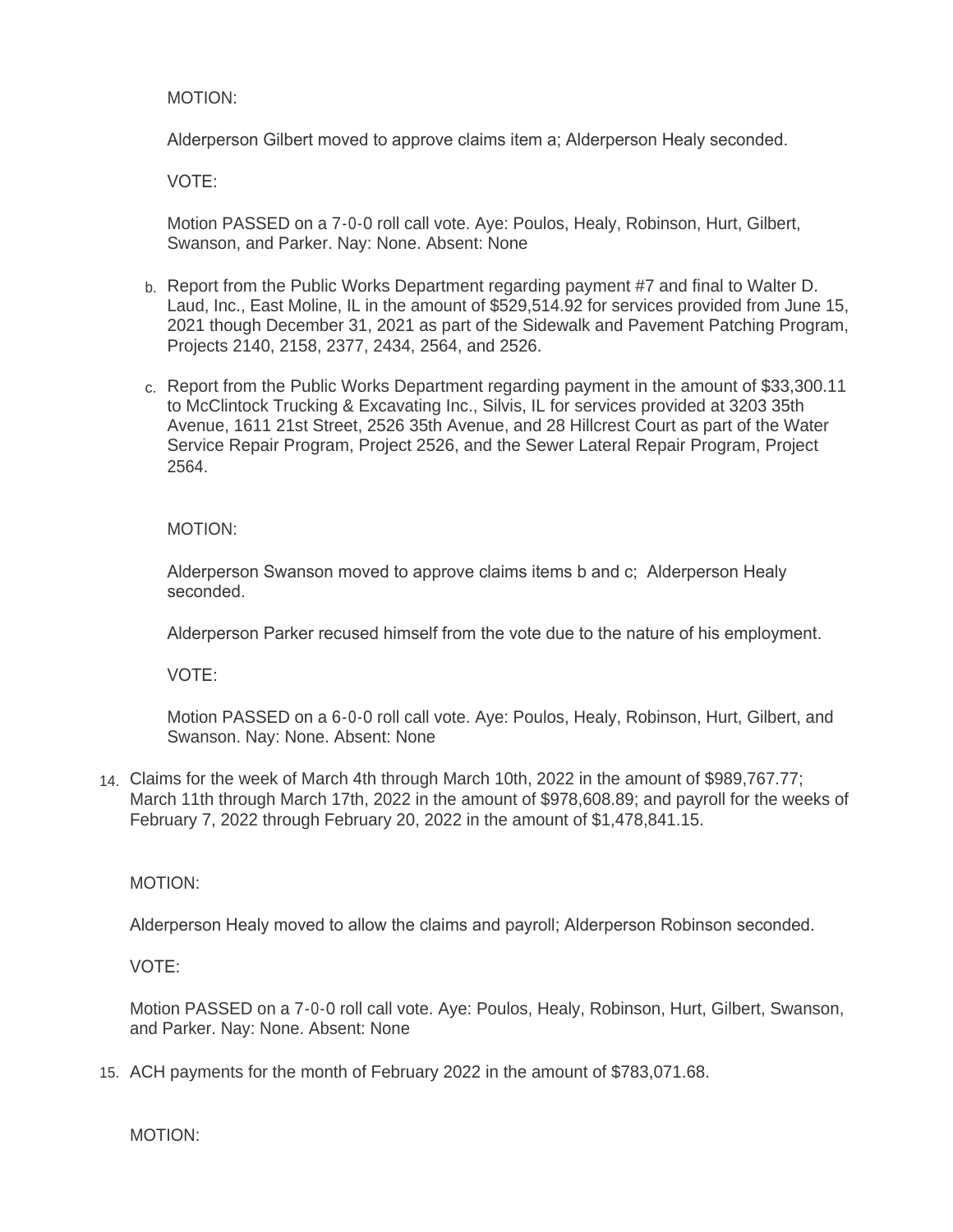Alderperson Poulos moved to approve the ACH payments; Alderperson Robinson seconded.

VOTE:

Motion PASSED on a 7-0-0 roll call vote. Aye: Poulos, Healy, Robinson, Hurt, Gilbert, Swanson, and Parker. Nay: None. Absent: None

Purchase Card claims for the period of January 27, 2022 through February 28, 2022 in the 16. amount of \$66,383.86.

# MOTION:

Alderperson Swanson moved to approve the purchase card claims; Alderperson Healy seconded.

# VOTE:

Motion PASSED on a 7-0-0 roll call vote. Aye: Poulos, Healy, Robinson, Hurt, Gilbert, Swanson, and Parker. Nay: None. Absent: None

17. Report from the Public Works Department regarding bids for the Levee and Right-of-Way Vegetation Control Contract, recommending the bid be awarded to JIMAX Landscape LLC, Peoria, IL in the amount of \$65,510.00.

## MOTION:

Alderperson Parker moved to award the bid as recommended and authorize the Interim City Manager to execute the contract documents; Alderperson Poulos seconded.

#### VOTE:

Motion PASSED on a 7-0-0 roll call vote. Aye: Poulos, Healy, Robinson, Hurt, Gilbert, Swanson, and Parker. Nay: None. Absent: None

18. Report from the Public Works Department regarding bids for the installation of barrier gates at Sunset Marina, Lincoln Park, and Longview Park, recommending the bid be awarded to Sampson Fence Ltd., Blue Grass, IA in the amount of \$16,965.00.

## MOTION:

Alderperson Gilbert moved to accept the bid and authorize the Interim City Manager to execute the contract documents; Alderperson Hurt seconded.

Alderperson Swanson remarked she had a constituent call and report that he witnessed several cars going around the current barriers at Sunset Park and is in favor of these gates being installed to prevent cars from going around. She opined she was also in favor of the gates being installed as the roads are getting ruined as a result of people going around the current barriers. Alderpersons Gilbert and Healy indicated they received the same call.

VOTE: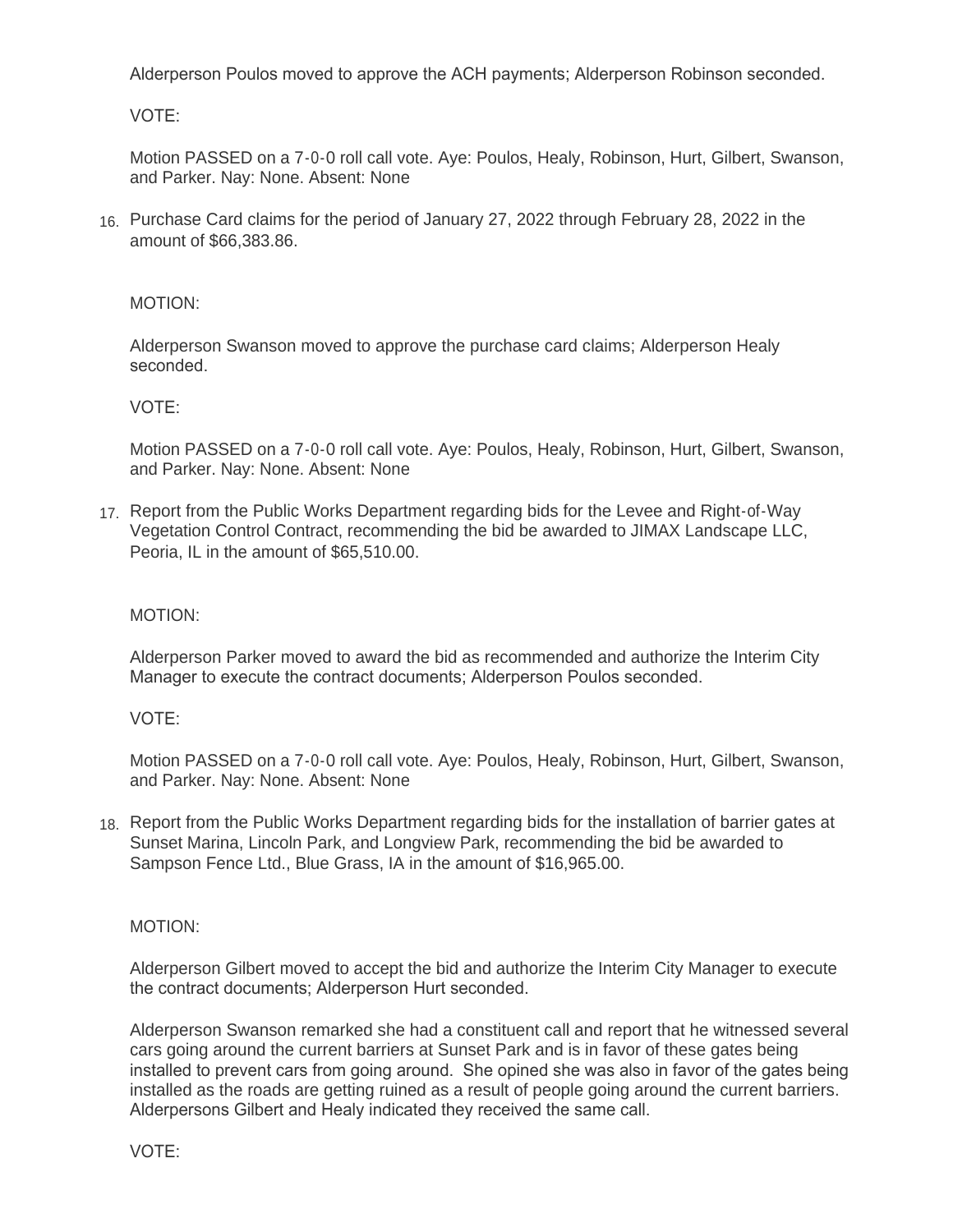Motion PASSED on a 7-0-0 roll call vote. Aye: Poulos, Healy, Robinson, Hurt, Gilbert, Swanson, and Parker. Nay: None. Absent: None

19. Report from the Public Works Department regarding an extension of the lease agreement with T-Mobile for use of cellular antennas located on the 1405 36th Street water tower.

# MOTION:

Alderperson Poulos moved to approve the extension and authorize the Interim City Manager to sign the lease agreement; Alderperson Healy seconded.

# VOTE:

Motion PASSED on a 7-0-0 roll call vote. Aye: Poulos, Healy, Robinson, Hurt, Gilbert, Swanson, and Parker. Nay: None. Absent: None

Report from the Public Works Department regarding a request from the Bi-State Regional 20. Commission for the City of Rock Island to draft a letter of support for a proposed study of the IL-92 Corridor in 2023 as part of an application for an Illinois Special Planning and Research Grant.

#### MOTION:

Alderperson Hurt moved to commit to the IL-92 Corridor Study, authorize City staff to finalize the draft letter of support; and authorize the Interim City Manager to sign the letter on behalf of the City; Alderperson Poulos seconded.

Alderperson Swanson remarked an email was sent to Council regarding a change in the motion to reflect Andalusia Road-Indian Bluff Road Corridor Study in place of the IL-92 Corridor Study

Alderpersons Hurt and Poulos withdrew their motions.

Alderperson Hurt moved to commit to the Andalusia Road/Indian Bluff Road Corridor Study, authorize City staff to finalize the draft letter of support; and authorize the Interim City Manager to sign the letter; Alderperson Poulos seconded.

Alderperson Parker asked Public Works Director Mike Bartels to come to the podium to answer a question. He asked Mr. Bartels what happens to these studies once they are completed. He noted that no action was taken with the previous Il-92 Corridor Study that was completed a few years ago. Mr. Bartels responded he was not sure what happens with these studies after they are complete and would need to reach out to Bi-State Regional Commission for the answer. He added this specific study will focus on non-motorized vehicles and he hoped in the future they will implement the findings of these studies.

Mayor Thoms indicated they might use these studies for applying for grants. Mr. Bartels indicated he would ask Bi-State and get back to Council.

# VOTE:

Motion PASSED on a 7-0-0 roll call vote. Aye: Poulos, Healy, Robinson, Hurt, Gilbert, Swanson, and Parker. Nay: None. Absent: None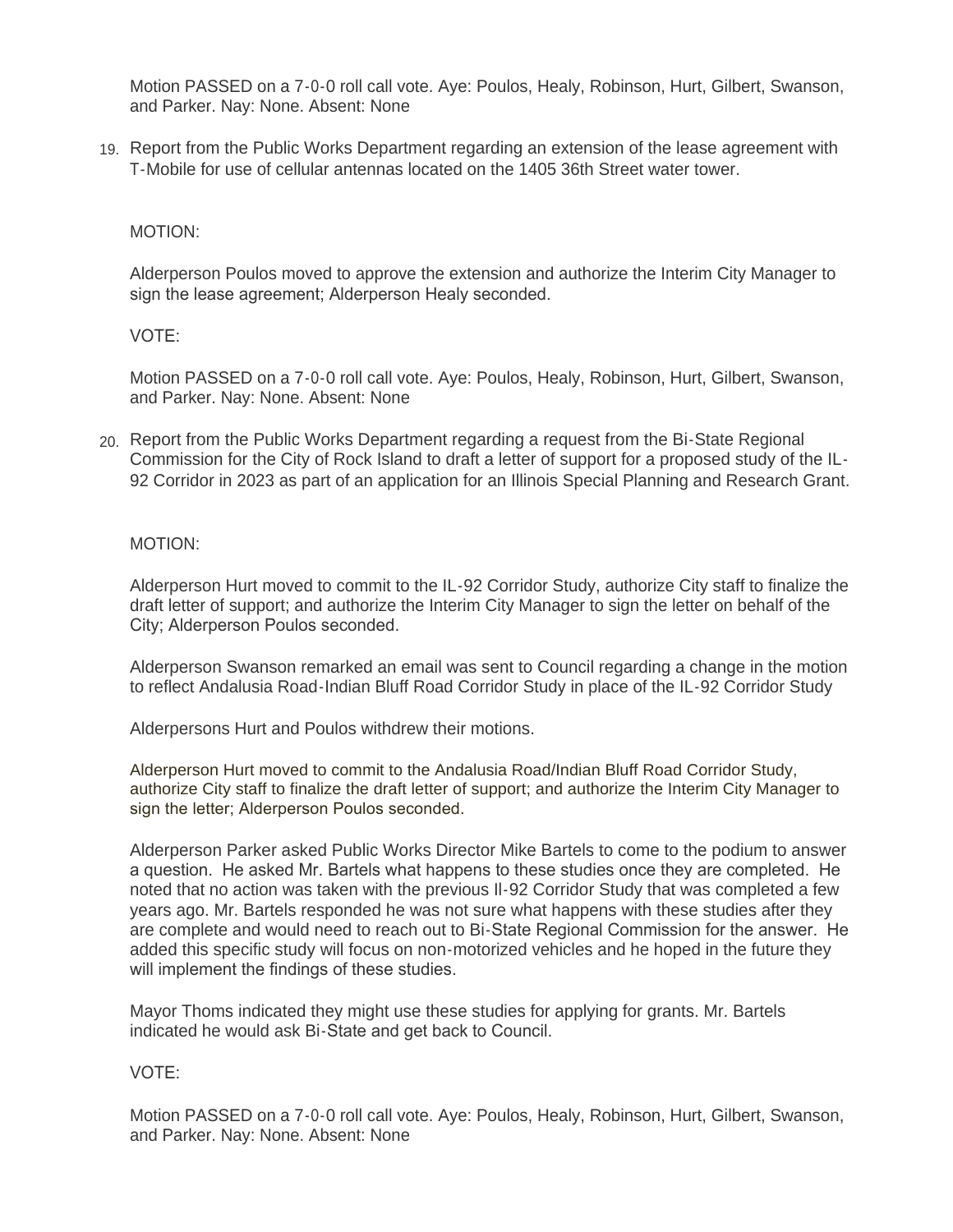21. Report from the Finance Department regarding an agreement with Promotional Support Services, Inc., Davenport, IA for printing and mailing services.

## MOTION:

Alderperson Swanson moved to approve the agreement and authorize the Interim City Manager to execute the contract documents; Alderperson Robinson seconded.

# VOTE:

Motion PASSED on a 7-0-0 roll call vote. Aye: Poulos, Healy, Robinson, Hurt, Gilbert, Swanson, and Parker. Nay: None. Absent: None

22. Report from the Community & Economic Development Department regarding a Special Ordinance requesting the transfer of the City's 2022 Home Rule Volume Cap to Quad Cities Regional Economic Development Authority (QCREDA). (First Reading)

#### MOTION:

Alderperson Parker moved to consider, suspend the rules and pass the ordinance; Alderperson Swanson seconded.

#### VOTE:

Motion PASSED on a 7-0-0 roll call vote. Aye: Poulos, Healy, Robinson, Hurt, Gilbert, Swanson, and Parker. Nay: None. Absent: None

23. Report from the Community & Economic Development Department regarding a request from Good Shepherd Presbyterian to vacate a segment of a City north/south alley adjacent to a church owned dwelling at 1822 24th Street on the East and a church parking lot on the West.

#### MOTION:

Alderperson Gilbert moved to direct staff to prepare the ordinance per the agreement negotiated today between MidAmerican Energy and representatives of Good Shepherd Presbyterian Church; Alderperson Poulos seconded.

Miles Brainard, Director of the Community & Economic Development Department came to the podium to provide additional details. He indicated MidAmerican met with the church to discuss what they were trying to accomplish, including adjustments to the current plan that would make MidAmerican more comfortable with the vacation request and the installation of solar panels. He noted that if MidAmerican is ok with it, staff would recommend approving the request.

Alderperson Gilbert asked City Attorney Morrison if a specific date needed to be added to the motion. He responded it wasn't necessary. Mr. Brainard indicated he would bring this item back with a recommendation to approve the request at the next City Council meeting.

Dave Stockdale, representative from Good Shepherd Presbyterian Church came to the podium to address Council. He noted there are a few factors that are still keeping them from making a final decision on whether to install the solar panels. He said there is still a slight chance of the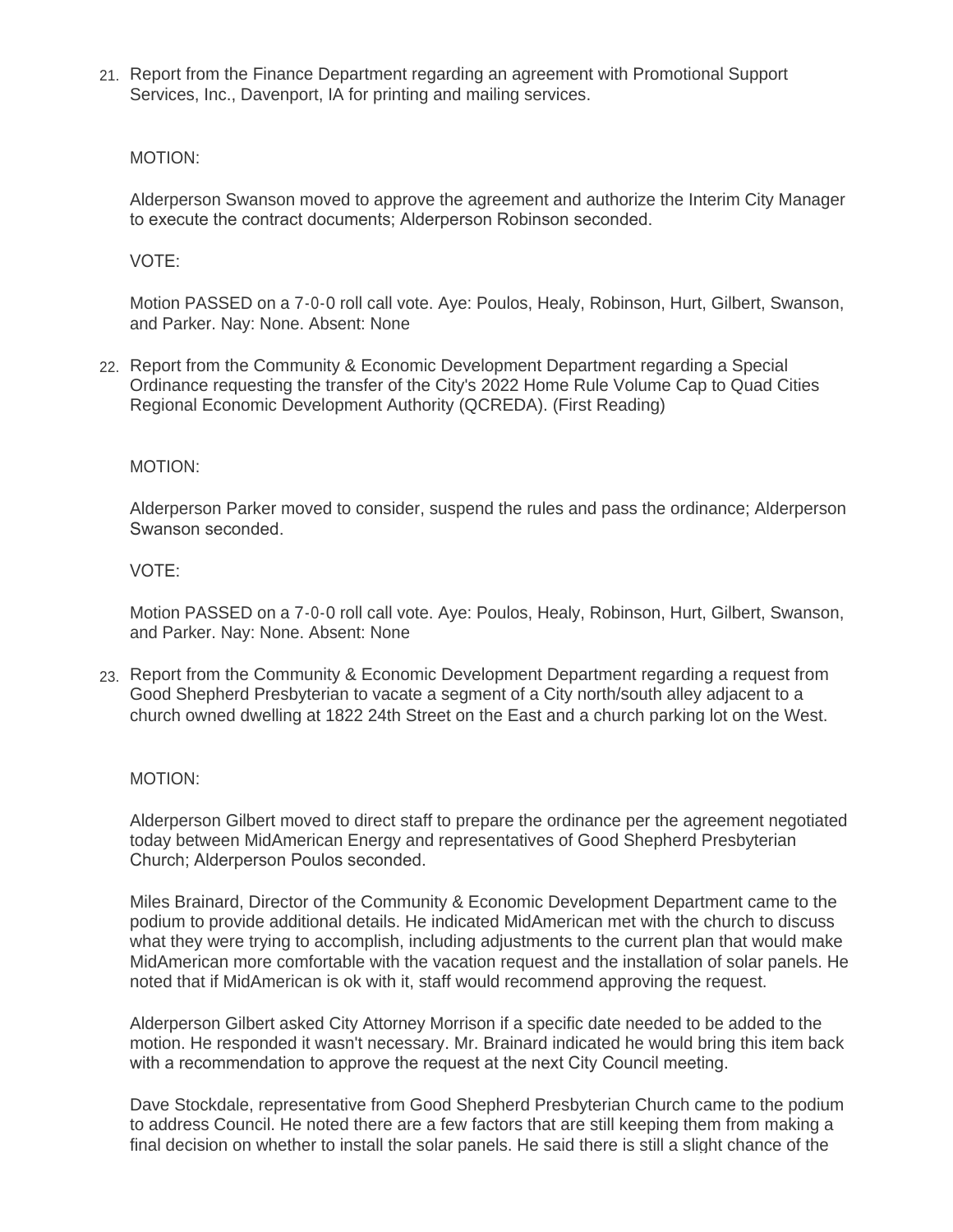final decision on whether to install the solar panels. He said there is still a slight chance of the solar panels not being done at all or going in a different area.

Mr. Morrison recommended that the ordinance be brought back to Council to include that the vacation request is contingent upon them doing the solar panel project.

Alderpersons Poulos and Gilbert withdrew their motions.

Alderperson Gilbert moved to direct staff to prepare the ordinance per the agreement negotiated with MidAmerican Energy and representatives of Good Shepherd Presbyterian Church making the ordinance and alley vacation contingent upon the church doing the solar project; Alderperson Poulos seconded.

VOTE:

Motion PASSED on a 7-0-0 roll call vote. Aye: Poulos, Healy, Robinson, Hurt, Gilbert, Swanson, and Parker. Nay: None. Absent: None

Report from the Finance Department regarding an adjustment to the CY 2022 budget, 24. decreasing expenditures in the Community & Economic Development Fund by \$14,750.00 and increasing expenditures by \$20,750.00 in the Rock Island Labor Day Parade Fund for the 2022 Labor Day Parade.

# MOTION:

Alderperson Parker moved to approve the budget adjustment as recommended; Alderperson Robinson seconded.

## VOTE:

Motion PASSED on a 7-0-0 roll call vote. Aye: Poulos, Healy, Robinson, Hurt, Gilbert, Swanson, and Parker. Nay: None. Absent: None

25. Report from the Finance Department regarding an adjustment to the CY 2022 budget, increasing the Library Fund revenue and expenditure budgets by \$50,000.00.

#### MOTION:

Alderperson Swanson moved to approve the budget adjustment as recommended; Alderperson Parker seconded.

## VOTE:

Motion PASSED on a 7-0-0 roll call vote. Aye: Poulos, Healy, Robinson, Hurt, Gilbert, Swanson, and Parker. Nay: None. Absent: None

# Other Business 26.

Alderperson Gilbert remarked the Rock Island Hy-Vee will no longer be offering pick up or delivery services and residents will need to use the Milan or Moline locations for pick up or delivery. She noted she would be curious to see if the sales tax from Hy-Vee will decline as a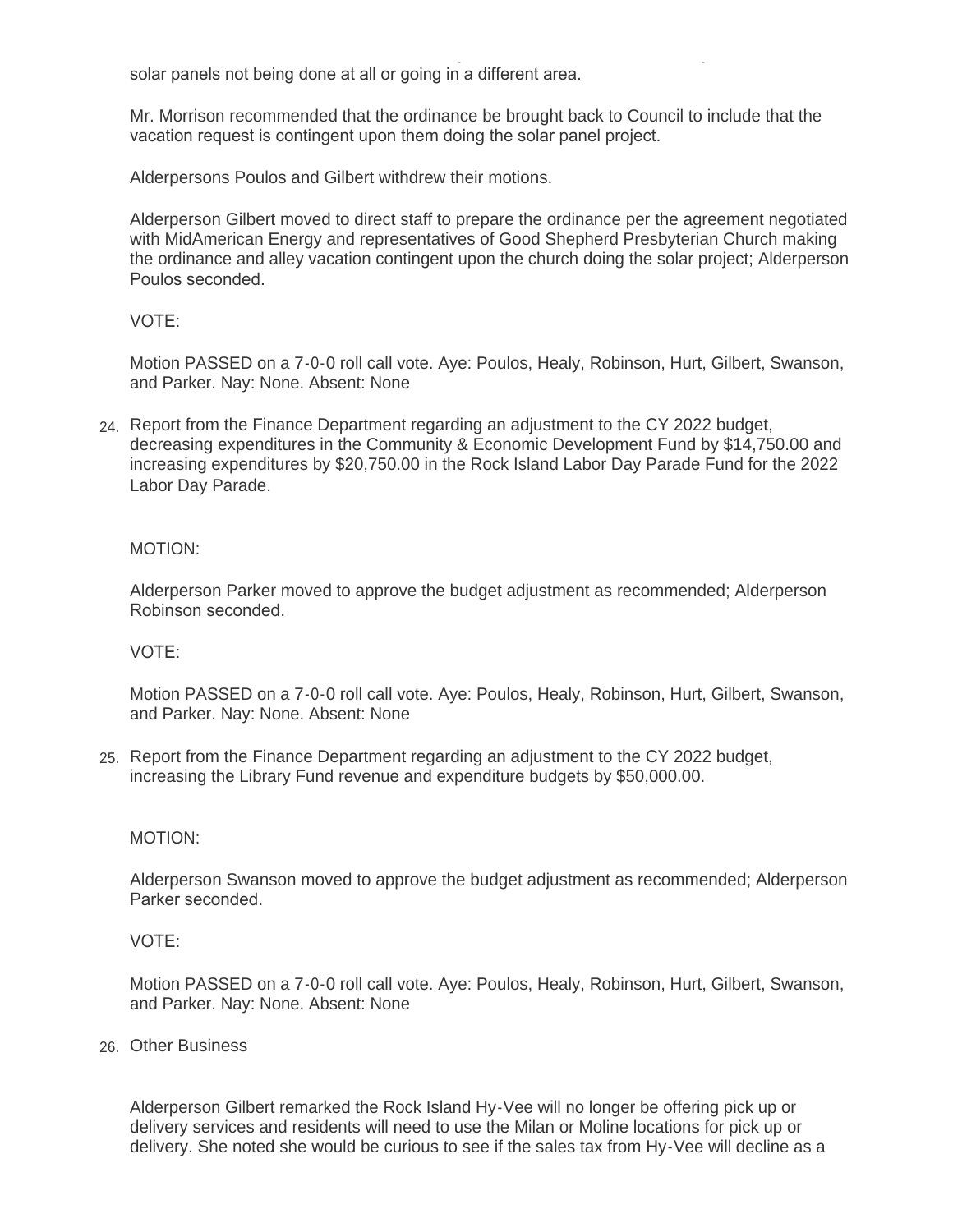result.

Alderperson Robinson indicated that pizza delivery does not service the West End of Rock Island. He noted he understood the reasoning behind this many years ago, but was unsure why they don't deliver to this area now. Mayor Thoms indicated he would reach out to the various pizza establishments in the City and ask for the delivery service to resume again.

delivery. She noted she would be curious to see if the sales tax from Hy-Vee will decline as a

Alderperson Hurt asked if Positive Brothers United could briefly speak about their organization. Mayor Thoms responded affirmatively.

A representative from Positive Brothers United came to the podium to address Council. He indicated his organization is focused on helping kids stay off of the streets and out of trouble. They provide kids with positive interactions and encourage them to take advantage of opportunities in the community. He provided Council with a handout that detailed all of the services they provide. He noted how hard it is to get these kids involved.

Alderperson Robinson indicated he heads the Metropolitan Youth Program and noted it is hard to get young men to change. He said the number of kids involved in his program has declined over the years as they cannot get them involved and noted it isn't "cool" to be associated with these types of programs. He encouraged Positive Brothers United to continue their good work.

Alderperson Hurt remarked on the great work Positive Brothers United is doing to help local kids and indicated he would set up a meeting with them and City staff in the future.

Alderperson Gilbert noted Positive Brothers United just received their 501(c)(3) status (nonprofit) from the IRS.

Mayor Thoms remarked there were two youth organizations he would like to mention. First, Youth Rebuild is a great program that is offered at Thurgood Marshall that teaches youth how to build homes. Second, Recharge Teen Center in Galesburg works with youth ages 13-18 teaching them how to cook, do laundry, financial literacy, how to change a tire, and other basic skills.

Alderperson Gilbert remarked she would like to commend Information Technology Director Tim Bain for bringing the Simplicity app to the City of Rock Island. It's a free app to the City and residents and she is able to utilize this app to provide Third Ward residents with information, including articles that she posts on her blog. She asked Mr. Bain if he could add a link on the City's website to encourage residents to download and take advantage of the free app.

# 27. Closed Session.

#### MOTION:

Alderperson Poulos moved to enter into Closed Session for the exceptions cited; Alderperson Healy seconded.

# VOTE:

Motion PASSED on a 7-0-0 roll call vote. Aye: Poulos, Healy, Robinson, Hurt, Gilbert, Swanson, and Parker. Nay: None. Absent: None

Motion to Adjourn. 28.